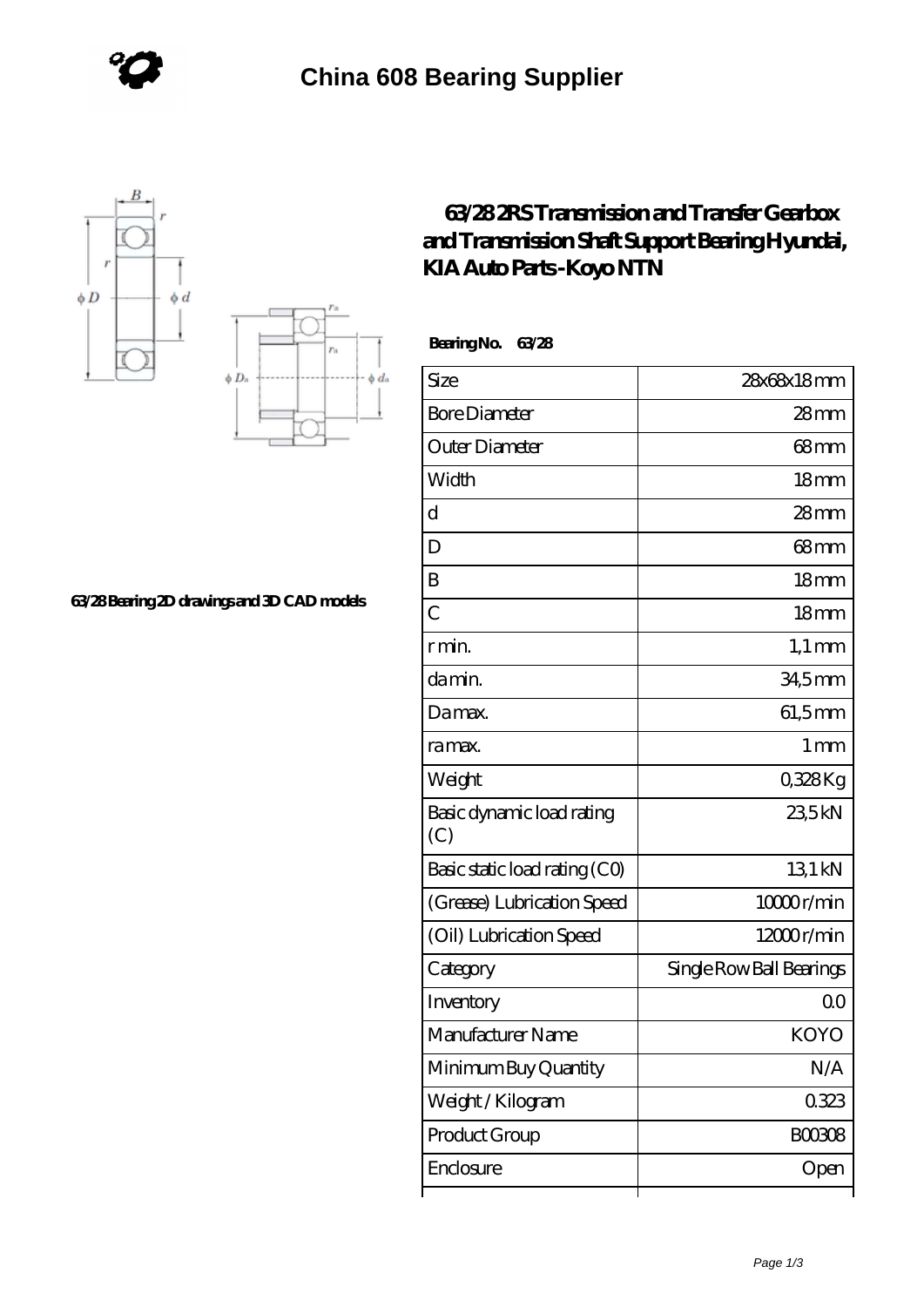## **[China 608 Bearing Supplier](https://www.cheapeurostartickets.com)**

| Precision Class                    | ABEC 1   ISO PO                                                                                                                                                              |
|------------------------------------|------------------------------------------------------------------------------------------------------------------------------------------------------------------------------|
| Maximum Capacity / Filling<br>Slot | No                                                                                                                                                                           |
| Rolling Element                    | <b>Ball Bearing</b>                                                                                                                                                          |
| Snap Ring                          | No                                                                                                                                                                           |
| Internal Special Features          | No                                                                                                                                                                           |
| Cage Material                      | Steel                                                                                                                                                                        |
| Internal Clearance                 | CO-Medium                                                                                                                                                                    |
| Inch - Metric                      | Metric                                                                                                                                                                       |
| Long Description                   | 28MM Bore; 68MM<br>Outside Diameter; 18MM<br>Outer Race Diameter;<br>Open; Ball Bearing; ABEC 1<br>ISO PO, No Filling Slot; No<br>Snap Ring, No Internal<br>Special Features |
| Category                           | Single Row Ball Bearing                                                                                                                                                      |
| <b>UNSPSC</b>                      | 31171504                                                                                                                                                                     |
| Harmonized Tariff Code             | 8482105068                                                                                                                                                                   |
| Noun                               | Bearing                                                                                                                                                                      |
| Keyword String                     | Ball                                                                                                                                                                         |
| Manufacturer URL                   | http://www.koyousa.com                                                                                                                                                       |
| Manufacturer Item Number           | 63/28                                                                                                                                                                        |
| Weight/LBS                         | 0713                                                                                                                                                                         |
| Outer Race Width                   | Q709Inch   18 Millimeter                                                                                                                                                     |
| Outside Diameter                   | 2677 Inch   68 Millimeter                                                                                                                                                    |
| Bore                               | 1.102Inch   28 Millimeter                                                                                                                                                    |
| Bearing No.                        | 63/28                                                                                                                                                                        |
| r(min)                             | 1.1                                                                                                                                                                          |
| Cr                                 | 29.4                                                                                                                                                                         |
| CQr                                | 131                                                                                                                                                                          |
| Cu                                 | 0990                                                                                                                                                                         |
| fO                                 | 133                                                                                                                                                                          |
| Grease lub.                        | 10000                                                                                                                                                                        |
|                                    |                                                                                                                                                                              |